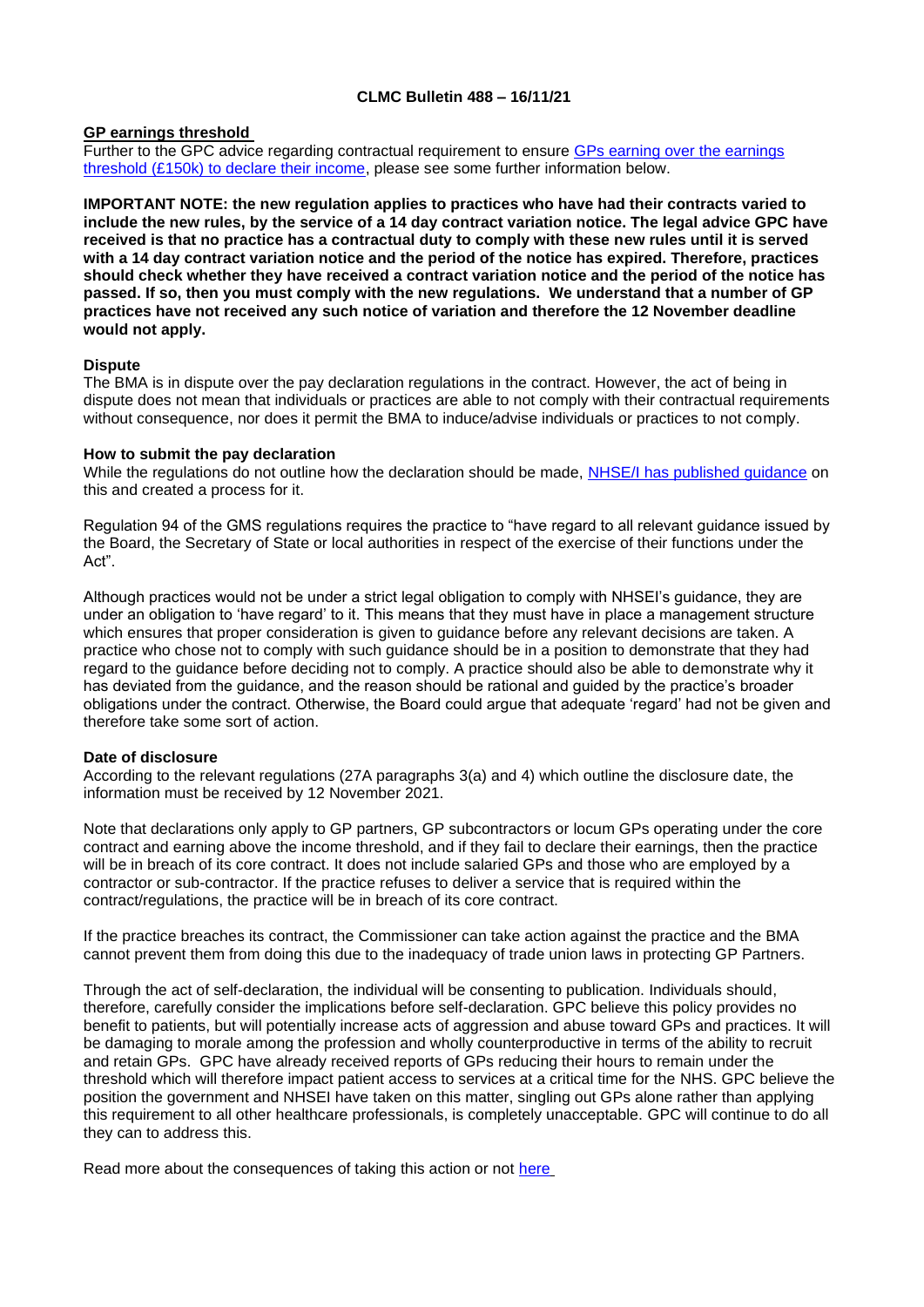GPC have also updated their [guidance on income declaration](https://www.bma.org.uk/pay-and-contracts/pay/other-doctors-pay/declaring-gp-earnings-over-150-000) with some further detailed FAQs including: Compliance with this new regulation, if/how it applies to salaried GPs, portfolio GPs, locums, subcontractors, how it might be policed/enforceable.

#### **COVID-19 vaccination - condition of deployment for health and social care workers**

The Government has announced that health and social care workers who have face to face contact with patients, will need to provide evidence they have been fully vaccinated against COVID-19 in order to be deployed unless they are exempt, under [new measures announced.](https://www.gov.uk/government/news/government-to-introduce-covid-19-vaccination-as-a-condition-of-deployment-for-all-frontline-health-and-social-care-workers)

Although the majority of NHS workers are already vaccinated (93% have had their first dose and 90% have had both doses) the government are urging the remainder to get vaccinated, to keep themselves and those they care for safe.

The requirements will come into force from 1 April 2022, subject to the passage of the regulations through Parliament, and there will be a 12-week grace period between the regulations being made and coming into force to allow those who have not yet been vaccinated to have both doses before the measures are introduced.

In response to this, Dr Chaand Nagpaul, BMA council chair, said: "While the BMA has serious concerns about making vaccination mandatory, we're pleased that the Government has, as we recommended, decided to delay the policy of mandatory vaccination for Covid-19 until spring next year, and released both its workforce impact assessment and it's equality impact assessment." Read the full BMA press statement [here](https://www.bma.org.uk/bma-media-centre/delay-in-making-covid-vaccine-mandatory-is-sensible-ahead-of-winter-pressures-says-bma)

## **COVID-19 vaccination fee increase for the housebound**

NHSEI have now agreed to increase the supplementary fee detailed in the phase 3 general practice enhanced service specification to £20 per visit (increased from the current £10 supplementary fee) to a housebound patient for each vaccination dose given to a housebound patient, by PCN-led and CP-led LVS sites. This supplement is on top of the £12.58 Item of Service fee. This increased supplement will apply for Covid-19 vaccinations (booster and third primary dose only) administered to housebound people from 16 September 2021 until 5 December 2021. On this basis, LVS sites should seek to maximise the number of boosters and third primary dose vaccinations given to eligible housebound patients by 5 December. From this date the standard £10 supplement will apply.

# **TPP access to records**

As part of the accelerated access to records programme, patient access to records held in TPP SystmOne is planned to go live in December, with EMIS and Vision to follow in 2022. GPC continue to be engaged in discussions on this and on 8<sup>th</sup> November, they wrote to NHSX to outline concerns over the impact to patients and doctors of rolling out access to records in TPP practices in December. The letter expressed support for the aims of the broader programme but questioned the timing and whether the necessary infrastructure and support for practices was in place. We will communicate with practices as soon as we know more.

# **Tees Valley Primary Care Training Hub: Nursing Clinical Supervision Opportunity**

Are you a practice nurse who is passionate about General Practice Nursing and want to support other nurses in their development? Perhaps you are a Practice Manager and recognise the need for a formal process of professional support and learning for your nursing workforce? In either case the current programme pilot could be for you!

Tees Valley Primary Care Training Hub are looking for nurses who want to enable other practitioners to develop competence and confidence through clinical supervision. There are limited fully funded places available on a clinical supervision course in March which will give you the skills and confidence to lead group clinical supervision sessions. There is also a commitment to conduct one supervision session per month for 6 months with backfill funding available to the practice to support this agenda.

The course is open to nurses from practices as well as GP Federations. [More details](https://www.clevelandlmc.org.uk/website/IGP367/files/Nursing%20Clinical%20Supervision%20Flyer%20.pdf) and [Expression of](https://www.clevelandlmc.org.uk/website/IGP367/files/Expression%20of%20Interest%20form%20to%20become%20a%20Practice%20Nurse%20Clinical%20Supervisor.docx)  [Interest form.](https://www.clevelandlmc.org.uk/website/IGP367/files/Expression%20of%20Interest%20form%20to%20become%20a%20Practice%20Nurse%20Clinical%20Supervisor.docx)

If you have any questions or would like further detail, then please do not hesitate to get in touch [sam.cave@hee.nhs.uk](mailto:sam.cave@hee.nhs.uk)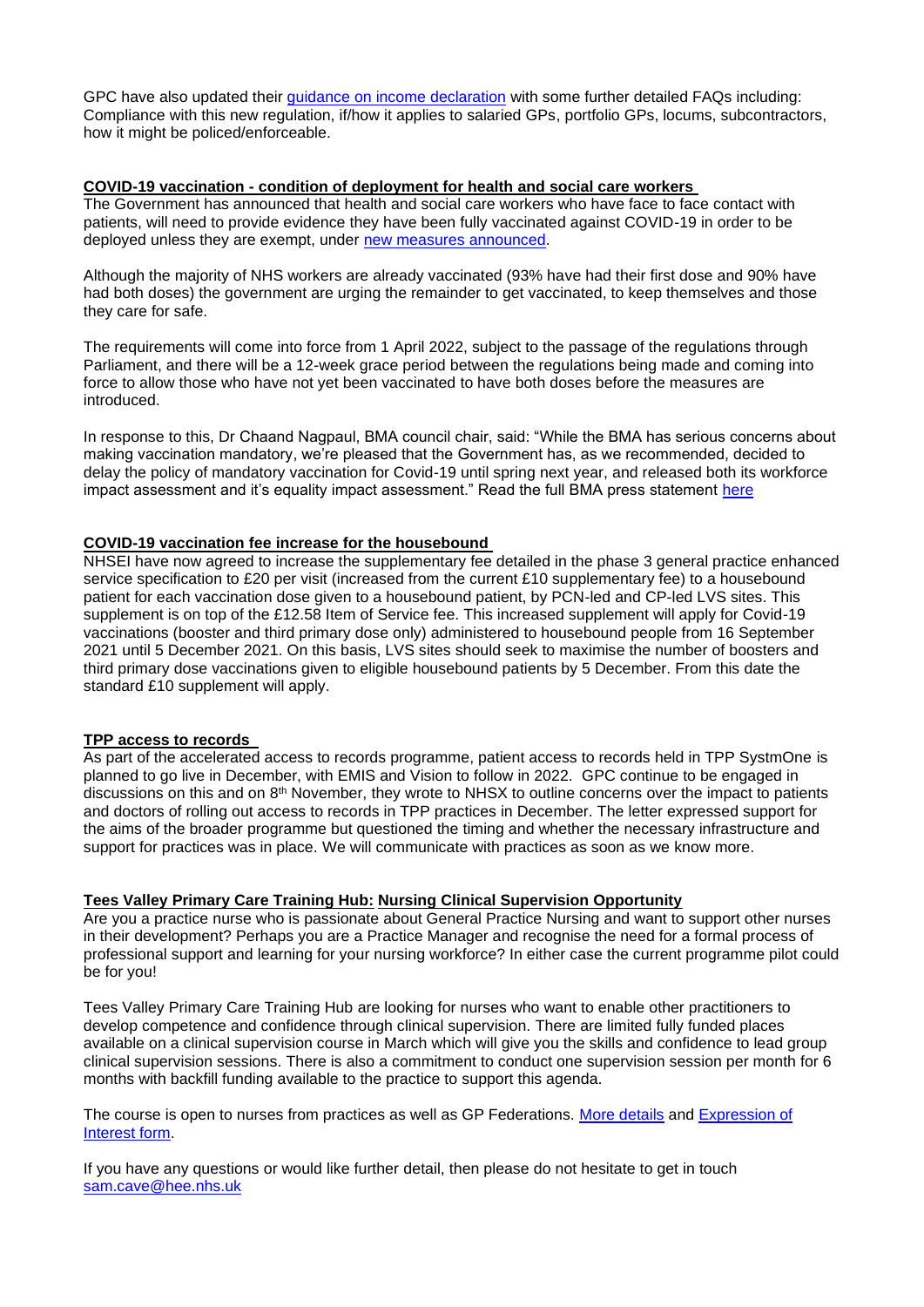# **Tees Valley Primary Care Training Hub: GPN Fundamentals course**

Tees Valley Primary Care Training Hub have secured 21 fully funded places on a GPN Fundamentals course to help support your Nursing Fellowship Workforce with their educational needs. Please this [flyer](https://www.clevelandlmc.org.uk/website/IGP367/files/GPN%20Fundamentals%20Course%20Flyer%20.pdf) for eligibility criteria and module content.

If you have any questions, please do not hesitate to get in touch [sam.cave@hee.nhs.uk](mailto:sam.cave@hee.nhs.uk)

## **North East & North Cumbria ICS Staff Wellbeing Hub**

The ICS have developed a staff wellbeing hub for all health and social care staff across the region, including primary care. This is another source of support for your teams. You can view the latest information [here](https://www.northeastandnorthcumbriaics.nhs.uk/staff-wellbeing-hub/hub-information-and-resources/) including articles such as:

Health and care staff have continued working to provide the highest standards of care to our communities, in the face of huge challenges. The pressures of the COVID-19 pandemic have affected every one of us, both at home and at work. It's normal to feel anxious, sad or overwhelmed in response to such stressful circumstances, but these feelings can be difficult to manage sometimes. There are some simple steps you can take to help prevent things from getting worse. There might be specialist support that can help with certain reactions to these pressures too. But it can be hard to navigate all the different offers of help out there.

That's where the Staff Wellbeing Hub comes in.

If you work in health and care and don't know where to turn for help, Hubs the Word.

To Contact the Hub now, you can:

- Call our confidential helpline: 0191 223 2030
- Email us: [Hubstheword@cntw.nhs.uk](mailto:Hubstheword@cntw.nhs.uk)
- complete our online form by clicking the 'Get Support from the Hub' button on our website: [www.northeastandnorthcumbriaics.nhs.uk/staff-wellbeing-hub/](http://www.northeastandnorthcumbriaics.nhs.uk/staff-wellbeing-hub/)

#### **Antibiotic prescribing by GPs in England has fallen**

Antibiotic Research UK has published [an analysis of new antibiotic prescription](https://www.antibioticresearch.org.uk/antibiotic-prescribing-by-gps-in-england-fell-by-17-during-the-first-12-months-of-covid-without-the-usual-winter-increase/) data in England ahead of World Antimicrobial Awareness Week (WAAW), 18–24 November, and European Antibiotic Awareness Day (EAAD), 18 November. Key findings include:

- During the first 12 months of the COVID-19 pandemic (March 2020-February 2021), antibiotic prescribing in general practice in England fell by 17% compared to the previous 12 months
- The fall hints at the scale of over-prescribing in normal times which increases the risk of antibiotic resistance
- Prescribing remained steady throughout the year without the winter peak seen in normal years

#### **Diabetes UK webinar - Diabetes and Kidney Care Seminar for healthcare professionals**

Registration is now open for Diabetes UK's free, online *Diabetes and Kidney Care seminar.* This free event, for healthcare professionals, takes place on 1 December 2021 from 1:30pm to 3:45pm. The webinar will cover innovative practice from fellow professionals, and real-life stories from people with lived experience. Please see the agenda on the link below. [Register now](https://eur03.safelinks.protection.outlook.com/?url=https%3A%2F%2Fwww.diabetes.org.uk%2Fprofessionals%2Fconferences%2Fall-events%2Fdiabetes-kidney-hcp&data=04%7C01%7CRob.Miller%40stockton.gov.uk%7Cfefa615d8d824fd3002208d9a42e5d19%7Cc947251d81c44c9b995df3d3b7a048c7%7C0%7C0%7C637721341773826604%7CUnknown%7CTWFpbGZsb3d8eyJWIjoiMC4wLjAwMDAiLCJQIjoiV2luMzIiLCJBTiI6Ik1haWwiLCJXVCI6Mn0%3D%7C3000&sdata=ljXyBJEHbaFchsSvoZFyUxRSnbr1SvDCOTptwXy1pZ4%3D&reserved=0) to join live on the day, or to receive a copy of the event recording to catch up at a convenient time for you. If you have any queries about this event, please contact: **[london@diabetes.org.uk](mailto:london@diabetes.org.uk)**

#### **Diabetes and Insulin: The essentials**

Diabetes UK have worked collaboratively with healthcare professionals and people living with diabetes in Leeds to develop a new resource for people using insulin to manage their diabetes. You may find this information useful for patients; whether they are new to insulin or have been using it for a while, *Diabetes and Insulin: The essentials,* sets out the care and support everyone using insulin to manage their diabetes should expect. You can download the [digital](https://eur03.safelinks.protection.outlook.com/?url=http%3A%2F%2Fwww.diabetes.org.uk%2Finsulin-essentials-digital&data=04%7C01%7CRob.Miller%40stockton.gov.uk%7Cfefa615d8d824fd3002208d9a42e5d19%7Cc947251d81c44c9b995df3d3b7a048c7%7C0%7C0%7C637721341773846516%7CUnknown%7CTWFpbGZsb3d8eyJWIjoiMC4wLjAwMDAiLCJQIjoiV2luMzIiLCJBTiI6Ik1haWwiLCJXVCI6Mn0%3D%7C3000&sdata=NIcaZ0f7nSQ3Ob7%2B8M%2FTjG3Fq5UaeCm7UMeCSmY11SY%3D&reserved=0) or [print](https://eur03.safelinks.protection.outlook.com/?url=http%3A%2F%2Fwww.diabetes.org.uk%2Finsulin-essentials-print&data=04%7C01%7CRob.Miller%40stockton.gov.uk%7Cfefa615d8d824fd3002208d9a42e5d19%7Cc947251d81c44c9b995df3d3b7a048c7%7C0%7C0%7C637721341773896297%7CUnknown%7CTWFpbGZsb3d8eyJWIjoiMC4wLjAwMDAiLCJQIjoiV2luMzIiLCJBTiI6Ik1haWwiLCJXVCI6Mn0%3D%7C3000&sdata=CwgwdW6l4NMBAjtROadspG26fzKhctPynwRnBaEAbc4%3D&reserved=0) versions of the insulin essentials and find out more about the project here: [www.diabetes.org.uk/in\\_your\\_area/northern\\_\\_yorkshire/better\\_care/insulin](https://eur03.safelinks.protection.outlook.com/?url=http%3A%2F%2Fwww.diabetes.org.uk%2Fin_your_area%2Fnorthern__yorkshire%2Fbetter_care%2Finsulin&data=04%7C01%7CRob.Miller%40stockton.gov.uk%7Cfefa615d8d824fd3002208d9a42e5d19%7Cc947251d81c44c9b995df3d3b7a048c7%7C0%7C0%7C637721341773906255%7CUnknown%7CTWFpbGZsb3d8eyJWIjoiMC4wLjAwMDAiLCJQIjoiV2luMzIiLCJBTiI6Ik1haWwiLCJXVCI6Mn0%3D%7C3000&sdata=1wCXmDtDjyaP5J%2BOz8NeYArQOtRuP0e7dkmopcnyf3s%3D&reserved=0)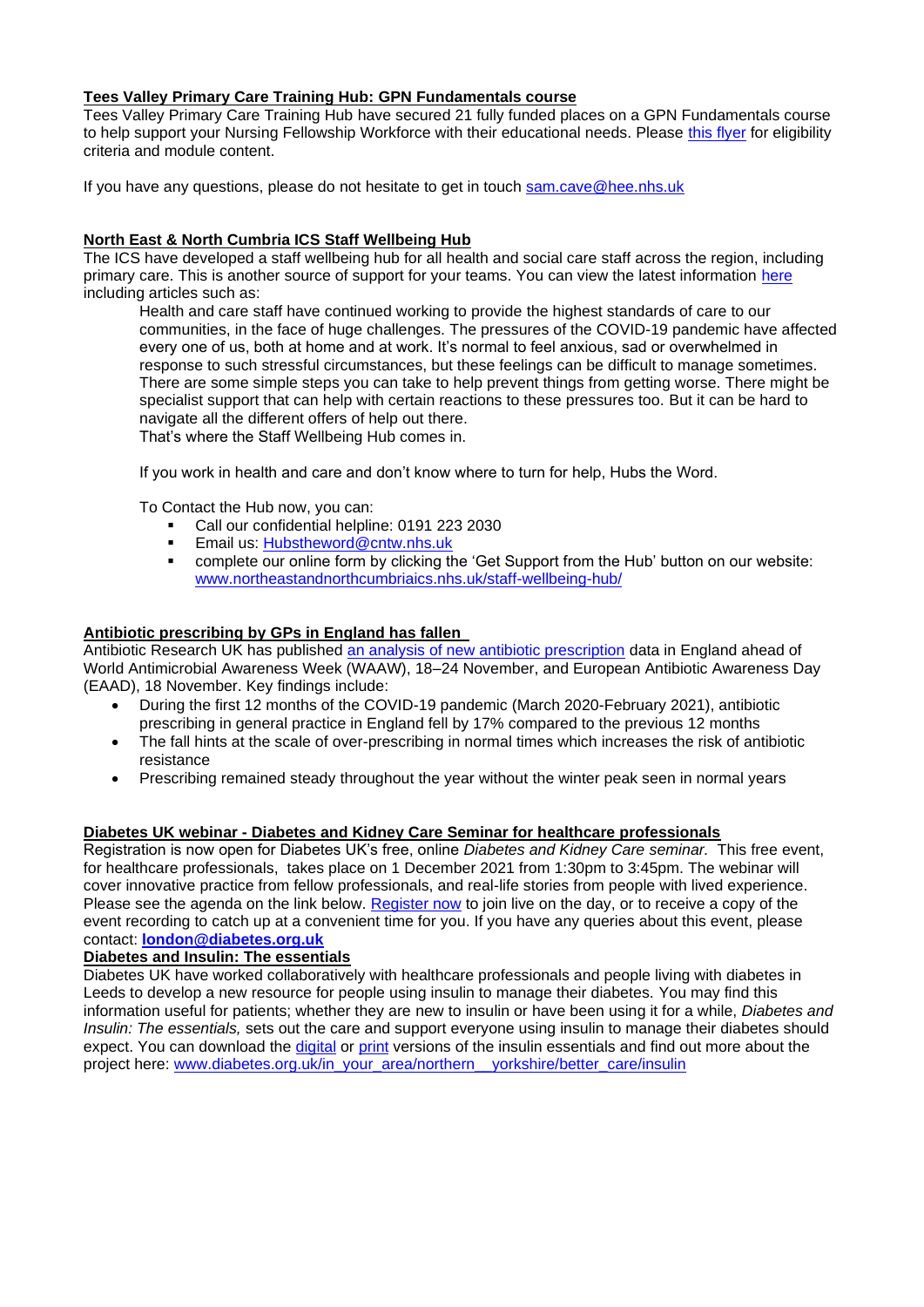# **Curing the sickness in the system - understanding and eradicating bullying in the NHS – webinar**

The BMA's committee for medical managers (CMM) will be holding a webinar at 12.30-2pm on Thursday 18 [November](https://www.bma.org.uk/events/curing-the-sickness-in-the-system-understanding-and-eradicating-bullying-in-the-nhs), looking at bullying in the NHS as a systemic issue. The following will be on the panel:

- Dr Sonya Wallbank, leadership and organisational development consultant at the King's Fund
- Russell Parkinson, head of office and strategy at the National Guardian's Office
- John Drew, director of staff experience and engagement at NHSE/I.

The webinar will be looking at the causes of bullying, the impact of it, and how to address this through a series of short talks and a Q&A. More information and registration can be found [here](https://www.bma.org.uk/events/curing-the-sickness-in-the-system-understanding-and-eradicating-bullying-in-the-nhs)

## **BMA Webinar - The Health and Care Bill**

The BMA is holding a member [webinar on the Health and Care Bill: What it means for you and what you can](https://events.bma.org.uk/the-health-and-care-bill/registration)  [do about it](https://events.bma.org.uk/the-health-and-care-bill/registration) – **on Wednesday 17th November, 7-8pm**.

The BMA believes that if this Bill is passed, it will usher in drastic changes to the NHS in England, impacting the working lives of doctors, and that urgent and significant changes must be made to it.

**[Register now](https://events.bma.org.uk/the-health-and-care-bill/registration)** to attend this event to learn more about the Bill and what you can do about it.

If you have any questions about the event, please contact [tbramwell@bma.org.uk.](mailto:tbramwell@bma.org.uk)

For further information about the Bill and the BMA's work in this area, visit: [www.bma.org.uk/hcb](http://www.bma.org.uk/hcb)

# **GPC GP Bulletin**

Read the GP bulletin [here.](https://bma-mail.org.uk/t/JVX-7M499-6D0D8630D9CB840E1PJA0P99B60EC971FDA0ED/cr.aspx)

# **[BMA COVID-19 guidance](https://www.bma.org.uk/advice-and-support/covid-19)**

Read the BMA [COVID-19 toolkit for GPs and practices,](https://www.bma.org.uk/advice-and-support/covid-19/practical-guidance/covid-19-toolkit-for-gps-and-gp-practices) which provides comprehensive guidance for practices to manage contractual issues and service provision during the coronavirus pandemic. You can access all the BMA guidance on COVID-19, including ethical guidance, [here](https://www.bma.org.uk/advice-and-support/covid-19) . There is also guidance on the following topics:

- [Model terms of engagement for a GP providing temporary COVID-19 services](https://www.bma.org.uk/advice-and-support/covid-19/your-contract/covid-19-model-terms-for-gps)
- [Terms and conditions for sessional GPs](https://www.bma.org.uk/advice-and-support/covid-19/your-contract/covid-19-your-terms-and-conditions/your-terms-and-conditions-sessional-gps)
- [Risk assessments](https://www.bma.org.uk/advice-and-support/covid-19/your-health/covid-19-risk-assessment)

#### **Mental health and wellbeing – looking after you and your practice team**

**GP appraisal leads and GP tutors offer of telephone support conversations** remain for any GP who feels they would like to talk through any aspect of their professional/personal life that has been affected by Covid. To organise a telephone support conversation, either with the appraisal lead or with a GP tutor, please contact the appraisal team, or email [di.jelley@nhs.net](mailto:di.jelley@nhs.net)

**Crisis Coaching & Mentoring**: [Coaching and mentoring sessions are available now](https://people.nhs.uk/support-for-leaders/coaching-and-mentoring-for-leaders/) for all NHS and Health and Social Care leaders. Delivered by The Centre for Army Leadership and Meyler Campbell Coaching, these sessions are designed to support with the huge pressure on the ability of the NHS to deliver safe, high-quality care, sharpen focus on meeting the core needs of staff, ensuring wellbeing and sustained motivation to deal with this rapidly changing situation. The intervention will give leaders an understanding of crisis leadership that goes beyond what is necessary and focused on engagement and motivation through Covid19. Further information and how to register [see link here](https://people.nhs.uk/support-for-leaders/coaching-and-mentoring-for-leaders/)

CLMC continue to offer [wellbeing services via](https://www.clevelandlmc.org.uk/page1.aspx?p=20&t=2) **Validium for ALL working in general practice within Tees** (including locums). We understand that a number of staff have accessed this confidential service and it has been well received.